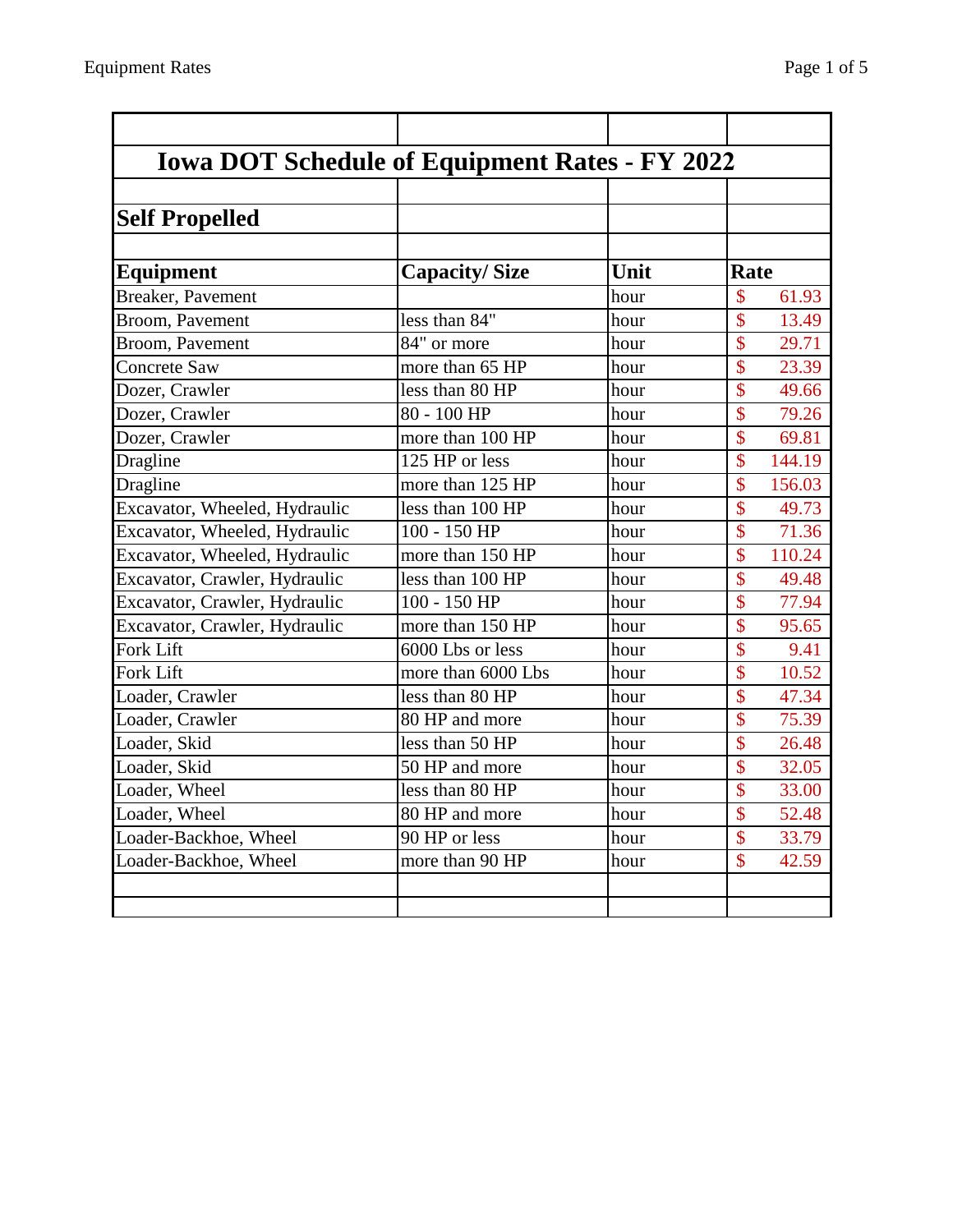| <b>Self Propelled (continued)</b>   |                          |      |                                    |
|-------------------------------------|--------------------------|------|------------------------------------|
|                                     |                          |      |                                    |
| Equipment                           | <b>Capacity/Size</b>     | Unit | Rate                               |
| <b>Motor Grader</b>                 | less than 135 HP         | hour | \$<br>45.26                        |
| <b>Motor Grader</b>                 | 135 HP or more           | hour | $\overline{\mathcal{S}}$<br>74.82  |
| Paver, Asphalt                      | less than 10' screed     | hour | $\overline{\$}$<br>157.78          |
| Paver, Asphalt                      | 10' screed or more       | hour | $\overline{\$}$<br>219.79          |
| Paver, Concrete Slip Form           | 10' or less              | hour | $\overline{\$}$<br>90.60           |
| Paver, Concrete Slip Form           | more than 10'            | hour | $\overline{\$}$<br>277.50          |
| Pulverizer/Scarifier/Road Reclaimer |                          | hour | $\overline{\mathcal{S}}$<br>521.52 |
| Rear Discharge Conc Transit Mixer   |                          | hour | $\overline{\mathbb{S}}$<br>86.50   |
| Road Widener                        |                          | hour | \$<br>128.43                       |
| Roller, Rubber Tire                 | 7 wheel or less          | hour | \$<br>66.13                        |
| Roller, Rubber Tire                 | more than 7 wheel        | hour | $\overline{\$}$<br>71.12           |
| Roller, Steel Drum                  | less than 40" drum width | hour | $\overline{\mathcal{S}}$<br>24.49  |
| Roller, Steel Drum                  | 40 - 67" drum width      | hour | $\overline{\$}$<br>65.06           |
| Roller, Steel Drum                  | more than 67" drum       | hour | $\overline{\$}$<br>86.83           |
| Roller, Sheep's Foot                | 40 - 67" drum            | hour | $\overline{\$}$<br>40.06           |
| Roller, Sheep's Foot                | more than 67" drum       | hour | $\overline{\mathcal{S}}$<br>57.25  |
| Scraper                             | 11 CY or less            | hour | $\overline{\mathbb{S}}$<br>137.14  |
| Scraper                             | $11 - 21 CY$             | hour | $\overline{\$}$<br>207.80          |
| Scraper                             | more than 21 CY          | hour | $\overline{\$}$<br>230.27          |
| Spreader, Chip                      | 10' or less              | hour | $\overline{\$}$<br>77.76           |
| Spreader, Chip                      | more than 10'            | hour | $\overline{\$}$<br>109.53          |
| <b>Street Sweeper</b>               | Single Engine            | hour | $\overline{\mathbb{S}}$<br>75.17   |
| Tractor                             | less that 50 HP          | hour | $\overline{\mathcal{S}}$<br>20.16  |
| Tractor                             | 50-70 HP                 | hour | \$<br>20.71                        |
| Tractor                             | more than 70 HP          | hour | $\overline{\$}$<br>23.80           |
| <b>Tractor &amp; Mower</b>          |                          | hour | $\overline{\mathcal{S}}$<br>33.63  |
| Trencher                            | 48" or less trench depth | hour | $\overline{\mathbb{S}}$<br>19.81   |
| Trencher                            | more than 48" depth      | hour | \$<br>31.31                        |
|                                     |                          |      |                                    |
|                                     |                          |      |                                    |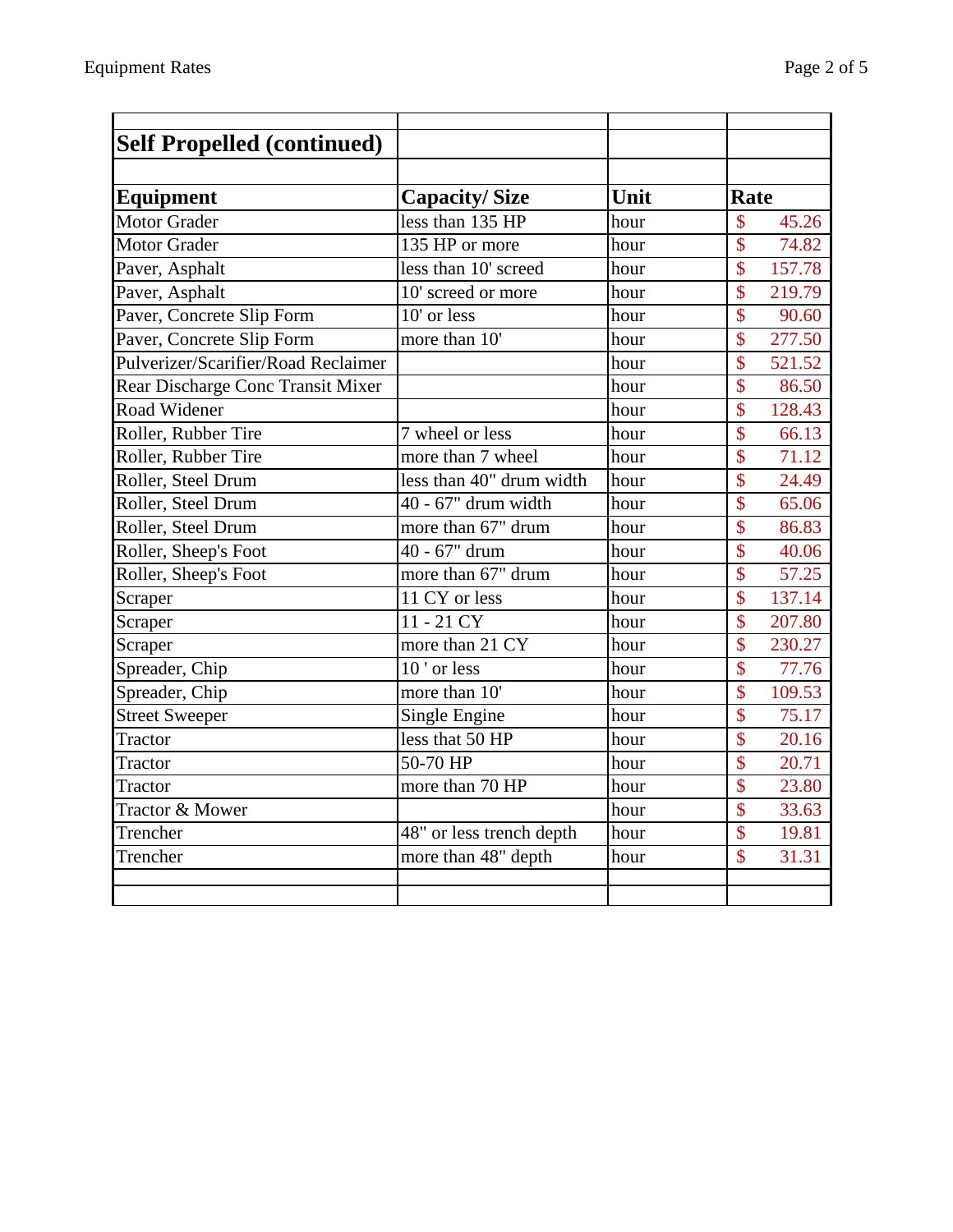| <b>Self Propelled (continued)</b> |                                     |      |                             |
|-----------------------------------|-------------------------------------|------|-----------------------------|
|                                   |                                     |      |                             |
| <b>Equipment</b>                  | <b>Capacity/Size</b>                | Unit | Rate                        |
| Truck, Dump                       | Single Axle                         | hour | $\mathcal{S}$<br>39.70      |
| Truck, Dump                       | <b>Tandem Axle</b>                  | hour | $\mathcal{S}$<br>51.07      |
| Truck, Dump                       | Triple Axle                         | hour | $\mathbf{\hat{S}}$<br>81.43 |
| Truck, Flatbed                    | Single Axle                         | hour | $\mathcal{S}$<br>33.90      |
| Truck, Flatbed                    | <b>Tandem Axle</b>                  | hour | $\mathcal{S}$<br>46.51      |
| Truck, Fuel                       |                                     | hour | $\mathbf{\hat{S}}$<br>32.68 |
| Truck, Pick-up or Van or SUV      | $1/2$ or $3/4$ Ton, $4 \times 2$    | hour | $\mathbf{\hat{S}}$<br>11.68 |
| Truck, Pick-up or Van or SUV      | $1/2$ OR 3/4 Ton, 4 X 4             | hour | $\mathcal{S}$<br>14.15      |
| Truck, Pick-up or Van             | 1 ton, $4 \times 2$ or $4 \times 4$ | hour | $\mathbf{\hat{S}}$<br>17.08 |
| Truck, Tractor                    | 30,000 Lbs or less                  | hour | $\mathbf{\hat{S}}$<br>33.55 |
| Truck, Tractor                    | $>$ 30,000 & < 50,000 Lbs           | hour | $\mathbf{\hat{S}}$<br>55.12 |
| Truck, Tractor                    | more than 50,000 Lbs                | hour | $\mathbf{\hat{S}}$<br>63.11 |
| Truck, Water                      | 2500 Gal or less                    | hour | $\mathbf{\hat{S}}$<br>33.06 |
| Truck, Water                      | more than 2500 Gal                  | hour | $\mathbf{\hat{S}}$<br>43.32 |
|                                   |                                     |      |                             |
|                                   |                                     |      |                             |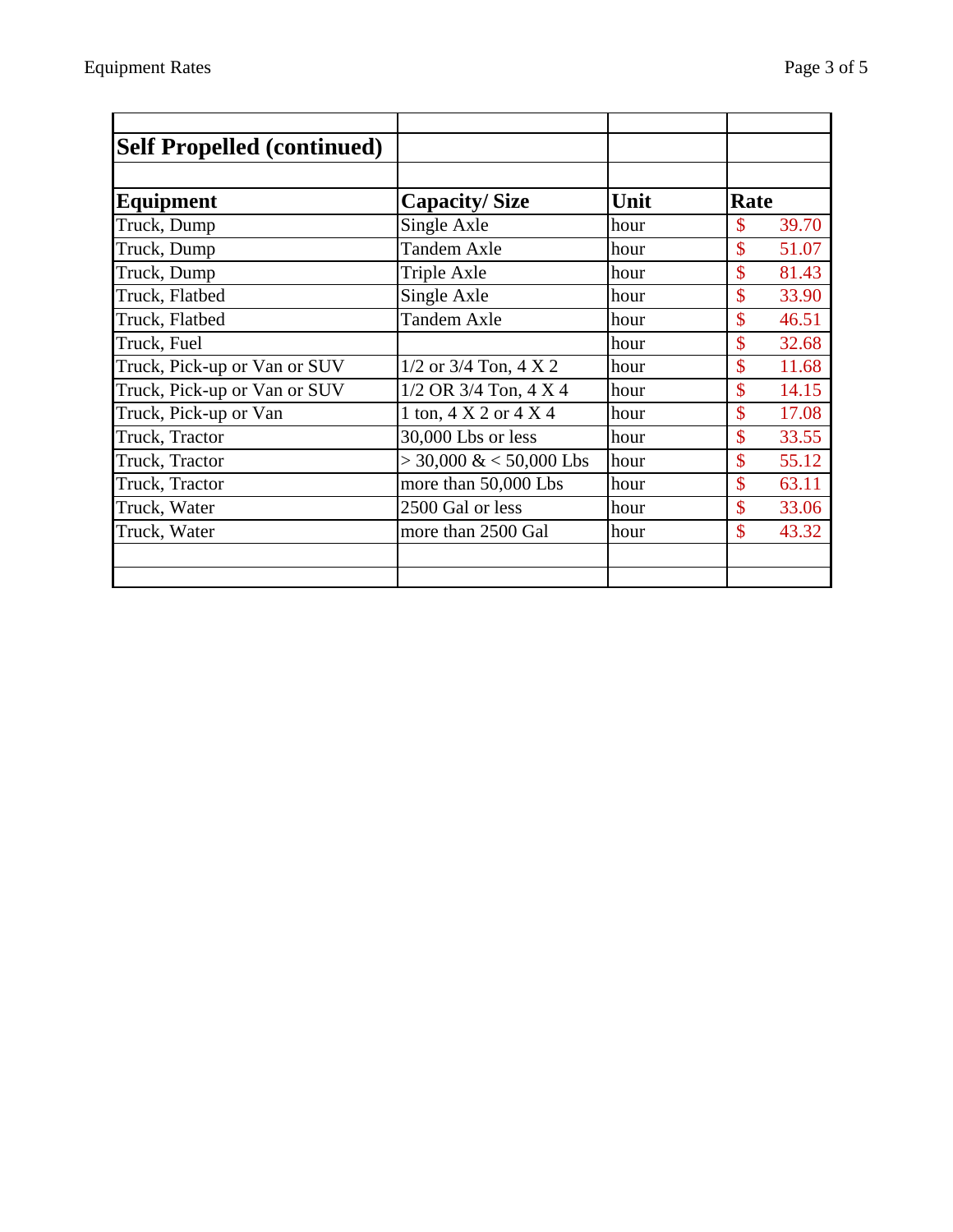| Non-self Propelled, Motorized, over \$5,000.00                                                                        |                      |      |                                   |
|-----------------------------------------------------------------------------------------------------------------------|----------------------|------|-----------------------------------|
|                                                                                                                       |                      |      |                                   |
| <b>Equipment</b>                                                                                                      | <b>Capacity/Size</b> | Unit | Rate                              |
| Air Compressor                                                                                                        | 125 - 200 CFM        | hour | $\mathsf{\$}$<br>15.47            |
| Air Compressor                                                                                                        | more than 200 CFM    | hour | $\mathsf{\$}$<br>19.33            |
| <b>Asphalt Distributor</b>                                                                                            | 1600 Gal or less     | hour | \$<br>32.53                       |
| <b>Asphalt Distributor</b>                                                                                            | more than 1600 Gal   | hour | $\mathsf{\$}$<br>33.38            |
| Breaker, Pavement, Attachment only                                                                                    |                      | hour | $\overline{\$}$<br>11.03          |
| <b>Brush Chipper</b>                                                                                                  | 7" or less           | hour | $\overline{\mathbb{S}}$<br>16.57  |
| <b>Brush Chipper</b>                                                                                                  | >7" < 16"            | hour | $\hat{\mathcal{S}}$<br>24.19      |
| <b>Brush Chipper</b>                                                                                                  | 16" or more          | hour | $\overline{\mathbb{S}}$<br>31.96  |
| Chainsaw                                                                                                              | 15" or less bar      | hour | \$<br>2.34                        |
| Chainsaw                                                                                                              | over 15" bar         | hour | \$<br>4.75                        |
| Compactor, Towed, Rubber Tired                                                                                        |                      | hour | $\overline{\$}$<br>19.08          |
| Compactor, Towed, Sheepsfoot                                                                                          |                      | hour | \$<br>24.47                       |
| Generator                                                                                                             | 5 KW                 | hour | \$<br>9.92                        |
| Generator                                                                                                             | $\overline{15}$ KW   | hour | $\overline{\mathbb{S}}$<br>13.00  |
| Generator                                                                                                             | 40 KW                | hour | $\overline{\mathbb{S}}$<br>20.16  |
| Generator                                                                                                             | <b>75 KW</b>         | hour | $\mathbf{\hat{S}}$<br>31.59       |
| Generator                                                                                                             | 100 KW               | hour | $\overline{\$}$<br>37.40          |
| Generator                                                                                                             | 150 KW               | hour | \$<br>52.83                       |
| Generator                                                                                                             | 200 KW               | hour | $\overline{\mathbb{S}}$<br>57.96  |
| Generator                                                                                                             | 300 KW               | hour | \$<br>84.38                       |
| Generator                                                                                                             | 400 KW               | hour | \$<br>128.61                      |
| Generator                                                                                                             | $500$ KW             | hour | $\overline{\mathbb{S}}$<br>149.80 |
| Generator                                                                                                             | 700 KW               | hour | $\mathsf{\$}$<br>196.67           |
| <b>Mud Jacking Equipment</b>                                                                                          | Under 27.9 GPM       | hour | $\overline{\mathbb{S}}$<br>8.46   |
| Mud Jacking Equipment                                                                                                 | 28 to 59.9 GPM       | hour | \$<br>17.99                       |
| Mud Jacking Equipment                                                                                                 | 60 GPM & Over        | hour | $\overline{\$}$<br>31.62          |
| Mulcher, Trailer Mtd                                                                                                  |                      | hour | \$<br>14.44                       |
| Pole Chain Saw                                                                                                        |                      | hour | \$<br>3.11                        |
| Pump, Water                                                                                                           | 2" or less           | hour | $\mathcal{S}$<br>8.36             |
| Pump, Water                                                                                                           | more than 2"         | hour | $\mathbb{S}$<br>10.53             |
| Rates for Non-self Propelled Equipment does not include the cost of Trucks or Trailers for mounting where applicable. |                      |      |                                   |
|                                                                                                                       |                      |      |                                   |
|                                                                                                                       |                      |      |                                   |